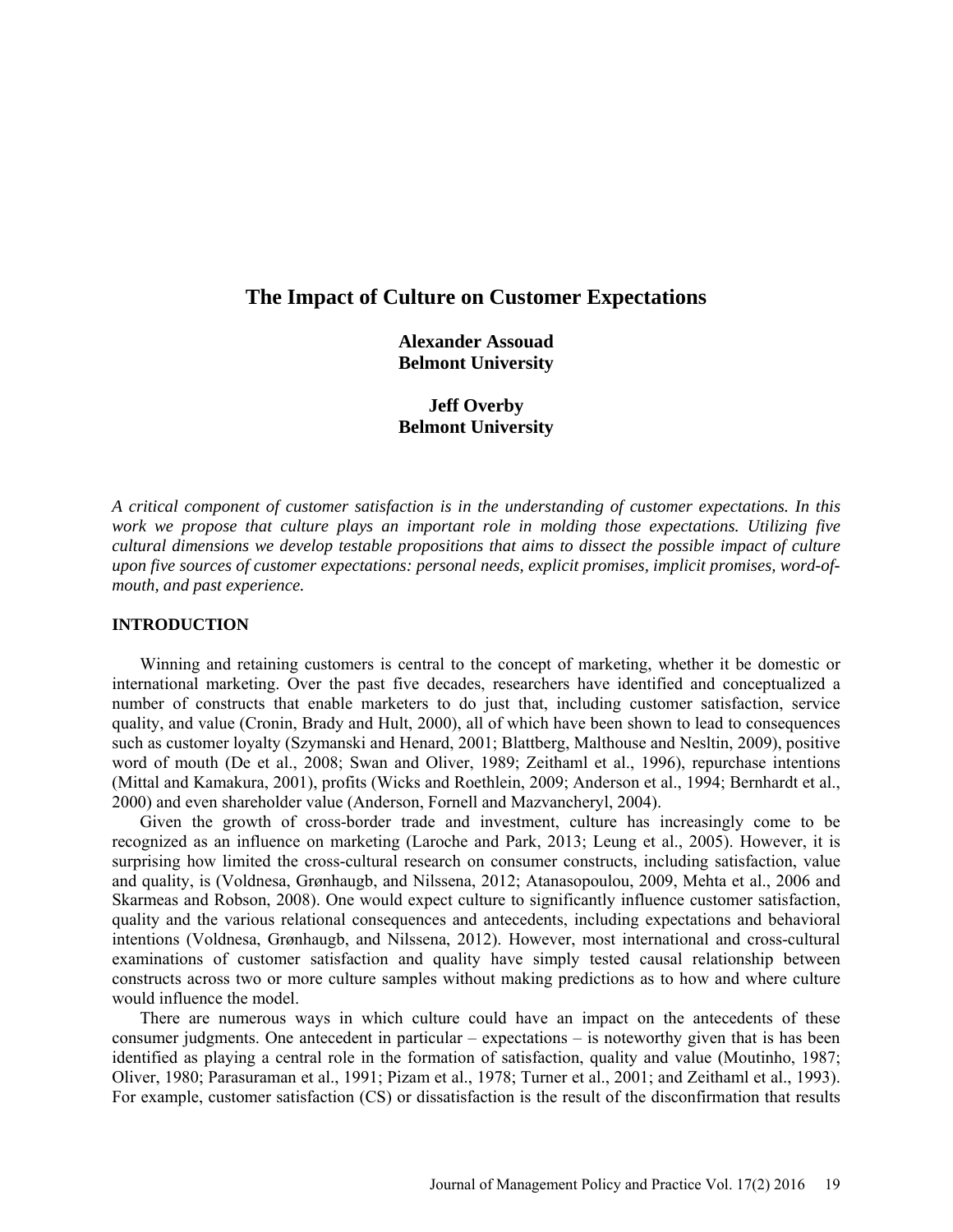from the comparison by the customer of perceived performance of a product or service with the expectations of that product or service (Szymanski and Henard, 2001; Oliver 1980). Likewise, service quality (SQ) judgments result from consumer evaluations of performance of various service dimensions (reliability, responsiveness, assurance, empathy, and tangibles) against expectations for each dimension (Shoemaker, Lewis and Yesawich, 2007; Parasuraman, Zeithaml and Berry, 1988; Grönroos 1984). Kaczynski (2008, p. 254) even concludes that an understanding of customer expectations, preferences, and desired benefits is "the starting point for all marketing efforts."

Cross-cultural examinations of expectations are even more limited (Kopalle, Lehmann and Farley, 2010; Szymanski and Henard, 2001). This is unfortunate since examining expectations from a crosscultural perspective can benefit organizations in the design of multicultural marketing strategies to obtain, satisfy, and retain customers in international markets. One would reasonably expect individuals within two different cultures could possibly have very different expectations regarding the performance of a desired product or service. Fortunately, for marketers, some of the sources of expectations are controllable by the marketer. As a result, a deeper understanding of the role of culture in the formation of expectations can assist the international marketer to design cross-cultural marketing strategies that help to improve customer satisfaction.

#### **LITERATURE REVIEW**

#### **Service Quality, Perceived Value & Customer Satisfaction**

Customer Satisfaction, Service Quality, and Perceived Value are three of the most important concepts in the marketing literature. We offer a brief review of each construct.

# **Customer Satisfaction (CS)**

CS is a consumer's affective reaction to the consumption of a product or service experience (Spreng, MacKenzie, & Olshavsky, 1996). Satisfaction judgments are believed to be subjective in nature and are generally conceptualized using the expectation-disconfirmation model in which a consumer compares expected performance to perceived performance (Niedrich, Kiryanova, and Black, 2005; Szymanski and Henard, 2001; Oliver, 1997; Oliver 1980). According to Oliver (1980, p. 460), expectations "create a frame of reference about which one makes a comparative judgment" and "satisfaction increases as the performance/expectation ratio increases." The CS literature has at times used four different types of expectations – forecast, normative, predictive and ideal (Cadotte et al., 1987; Tse and Wilton, 1988). However, forecast and normative expectations are the most commonly used operationalization of expectations (Higgs, Polonskya, and Hollick, 2005).

#### **Service Quality (SQ)**

SQ is a consumer's cognitive judgment regarding the overall excellence or superiority of a product or service (Zeithaml, 1988). SQ is generally operationalized using dimensions of service quality (Parasuraman et al., 1988). The best-known model is the gap model (Parasuraman, Zeithaml, and Berry, 1985) which proposes five critical gaps: 1) difference between consumer expectation and management perception; 2) difference between management perception and quality specified; 3) difference between quality specified and delivered; 4) difference between quality delivered and that communicated to consumers; and 5) difference between consumer expectation and perceptions of actual service. The judgment results from the "degree and discrepancy between customers' perceptions and expectations" (Parasuraman, Zeithaml, and Berry, 1988, p. 17). Hence, the greater the gap (perceived exceeds expected), the greater the perceived service quality. In terms of expectations, the service quality literature views expectations as multidimensional, including both predictive and ideal expectations (Higgs, Polonskya, and Hollick, 2005). Predictive expectations tend to lead to higher perceived service quality, and ideal expectations tends to predict lower perceived service quality (Higgs, Polonskya, and Hollick, 2005). However, the literature now seems to focus largely on ideal expectations when operatizing expectations (Higgs, Polonskya, and Hollick, 2005).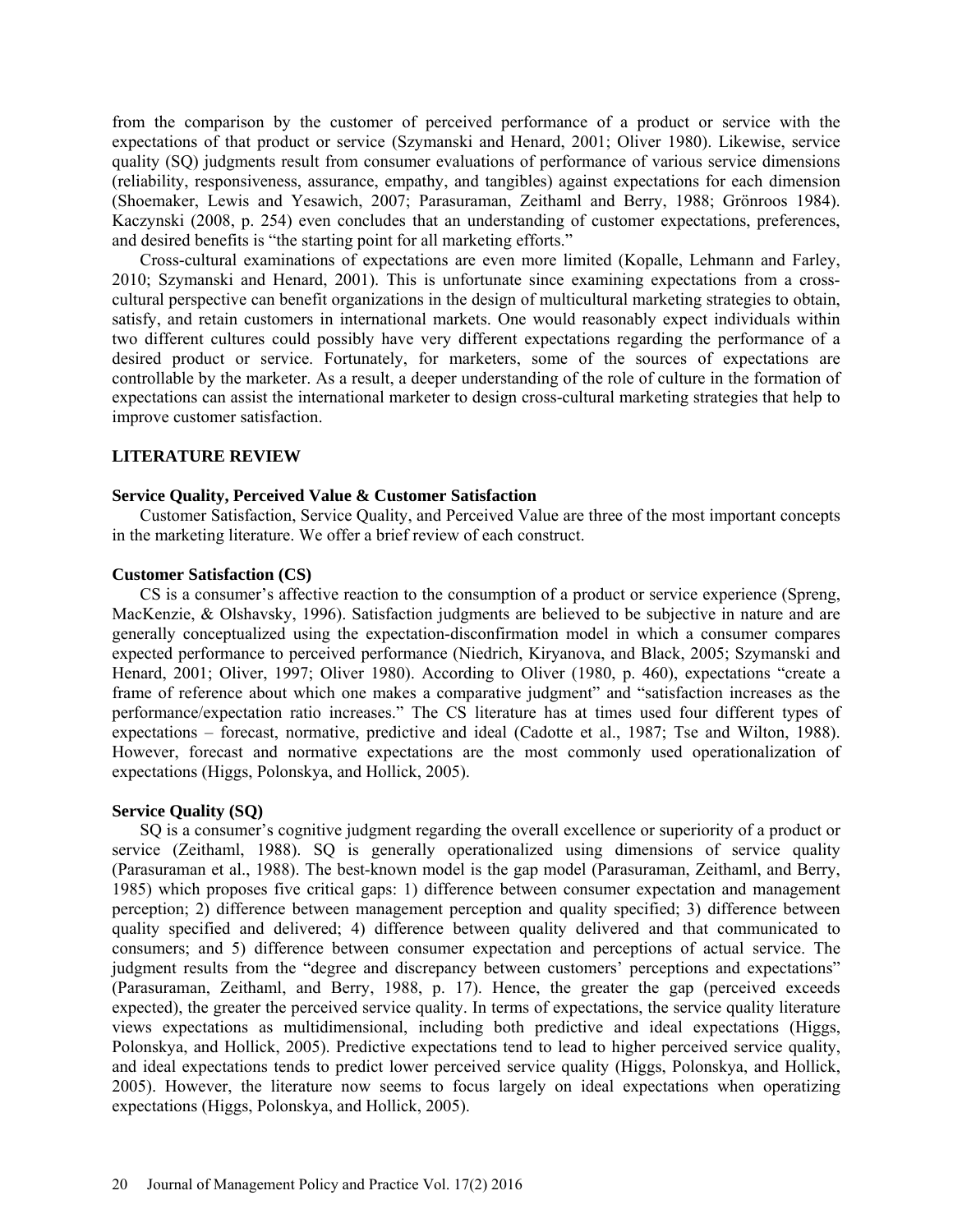#### **Perceived Value (PV)**

Perceived Value is generally believed to be a consumer's global cognitive evaluation of a product or service based on the perception of what is given up - price, time, etc. - and what is received - benefits, quality, etc. (Slater and Narver, 2000; Woodruff, 1997; Zeithaml, 1988). As such, value judgments incorporate intrinsically driven consumer wants and needs and ultimately motivate consumer behaviors (Niedrich, Kiryanova and Black, 2005; Gollwitzer & Moskowitz, 1996). Because culture is a primary source of individual wants and needs, it is not surprising that findings suggest that culture exerts a direct influence upon perceived value (Johnson, 1998; Overby, Woodruff and Gardial, 2005).

#### **Causality**

In terms of causality, there is consensus that service quality directly influences value and satisfaction (Russ, 2006). Favorable service quality leads to improved satisfaction and value judgments (Cronin, Brady and Hult 2000). Perceived value also leads directly to satisfaction judgments (Cronin, Brady and Hult, 2000; Fornell et al., 1996). In turn, satisfaction directly influences behavioral intentions (Finn, Wang and Frank, 2009; Cadotte, Woodruff, and Jenkins 1987; Wilson et al., 2008; Harris and Goode, 2004; Cronin, Brady and Hult, 2000) and word-of-mouth referrals (Singh and Pandya 1991). As such, satisfaction is a post-usage overall judgment (Chen et al., 2013; Flavián et al., 2006; Bhattacherjee, 2001) whereas service quality and value judgments occur before, during and after the consumption process (Sweeney and Soutar, 2001).

#### **Expectations**

Despite decades of CS research (Anderson 1973) important pre-consumption phenomena such as the expectation formation process have received limited attention in the literature (Oliver and Burke 1999; Oliver and Winer 1987; Zeithaml, Berry, and Parasuraman 1993). Expectations are a common theme throughout much of the social sciences. Expectation of upcoming stimuli and tasks can lead to improved performance, if the anticipated situation occurs, while expectation mismatch can lead to less efficient processing (Gaschler, Schwager, Umbacha, Frenscha, and Schubert, 2014). Customer expectations also play a central role in the formation of many consumer behavior constructs, especially service quality and customer satisfaction (Moutinho, 1987; Oliver, 1980; Parasuraman et al., 1991; Turner et al., 2001; Zeithaml et al., 1993). Some researchers even treat expectations as required for all goal-directed behaviors (Kunde et al., 2007). In general, expectations of stimuli and outcomes can lead to either improved performance (if the expected outcome occurs) or less efficient processing if there is a mismatch (Gaschler, Schwager, Umbacha, Frenscha, and Schubert, 2014). However, the customer satisfaction and service quality literature have tended to conceptualize expectations in slightly different ways.

In the CS literature, researchers have proposed a variety of operational definitions of expectations (Niedrich, Kiryanova and Black, 2005). Olson and Dover (1979) define customer expectations as pretrial beliefs about a product that serve as standards or reference points against which product performance is judged. Although other views have been posited - such as expectations-as-ideal, expectations as goals, and desired expectations - the dominant view of expectations in the literature is expectations-aspredictions.

One important alternative to expectations has been offered by Woodruff, Cadotte, and Jenkins (1983) who introduce "experienced-based norms" - a concept implying that post-purchase evaluations are constrained by the performance customers believe is possible, based on experience with real brands. In a recent study of the dimensions of standards (expectations) using the disconfirmation model, Niedrich, Kiryanova and Black (2005) find that although the various standards are distinct, consumers appears to assimilate disconfirmation judgments into one single construct. They conclude that there is ultimately little difference in the ability of the various standards to predict customer satisfaction. For this reason, in this paper, expectations will incorporate both predictions of performance and experience-based norms. Hence, if perceived product performance exceeds their expectations (positive disconfirmation), the customer will be satisfied. However, if perceived product performance falls short of their expectations (negative disconfirmation), then the customer is dissatisfied (Oliver 1980; Oliver and DeSarbo 1988).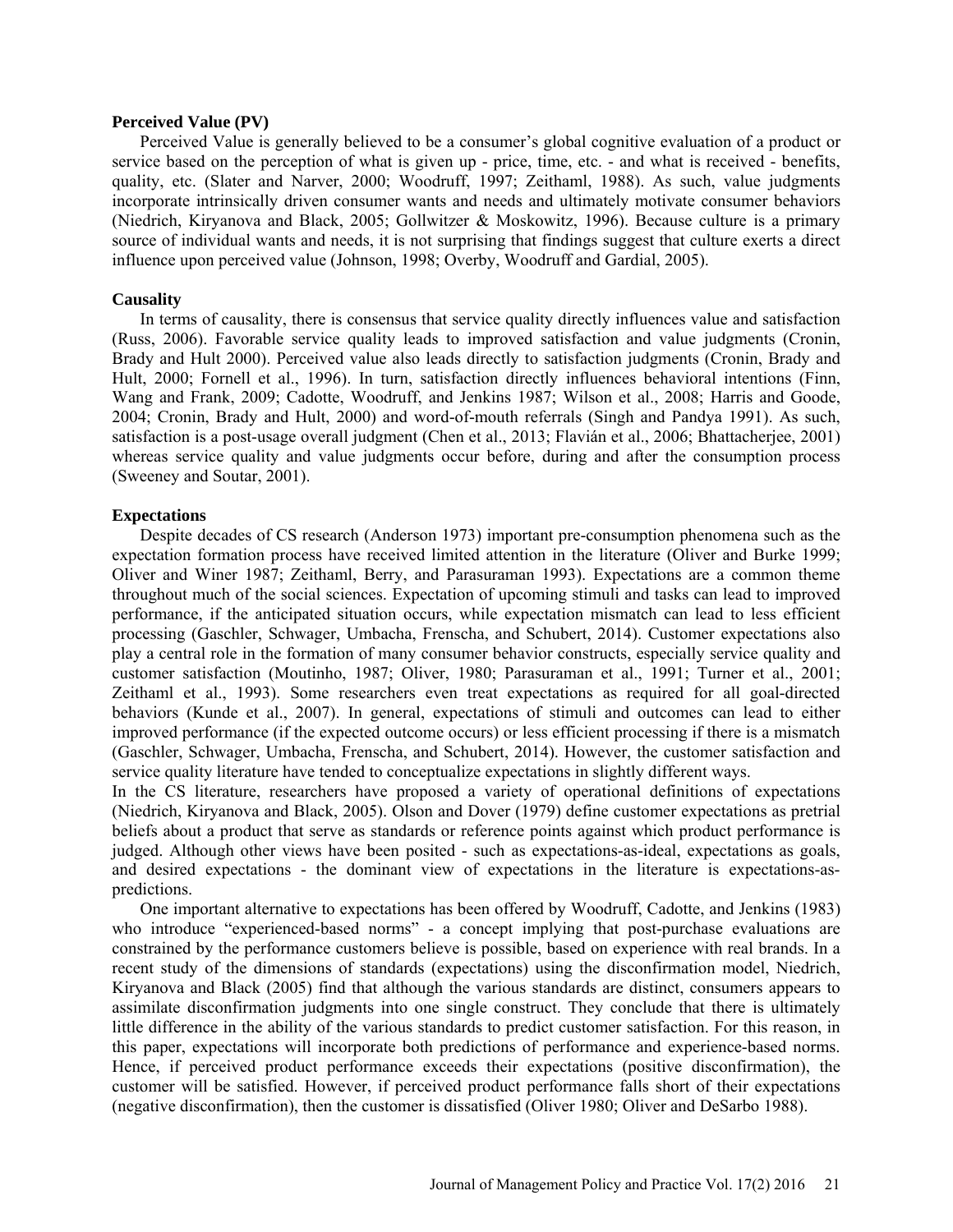In the SQ literature, expectations are similarly conceptualized in a variety of ways, including ideal expectations (Boulding et al., 1993), desired expectations (Swan and Trawick, 1980), and normative expectations (Prakash, 1984). The most accepted definition is that of Zeithaml, Berry and Parasuraman (1993), who define expectations as pretrial beliefs about a service that uses standards against which service performance is judged. The most common used service quality model, SERVQUAL (Parasuraman, Zeithaml and Berry 1988), assumes that performance is judged against the five dimensions of service (reliability, responsiveness, assurance, empathy, and tangibles). Hence, a consumer evaluates each service dimension according to the standard (expectations) generating a disconfirmation judgment separately for each comparison standard (Rowley, 2006; Oliver, 1997). The onset of electronic marketing and retailing has led some researchers to propose system disconfirmation (based on the quality of the website itself) and offering disconfirmation (based on the quality of the deliverable). Each of these disconfirmations has a direct impact on satisfaction (Finn, Wang and Frank, 2009).

Although much of the literature on PV does not directly address expectations, standards are addressed. Given that PV is conceptualized as a ratio between benefits and sacrifices (each a form of standard) and that the ratio may be based on higher order abstractions not simply attributes, expectations may be involved, especially if broadened to include goals (Oliver, 2010). Goals are similar to wants and needs (i.e., benefits) and, as such, serve as a standard by which value is determined (Gollwitzer and Moskowitz, 1996; Zeithaml, Berry and Parasuraman, 1993). Moreover, like quality, value can be measured as pre-purchase desired value or post-purchase perceived value.

In looking across all three models and related literature, several themes emerge in relation to expectations. First, expectations are cognitive in nature when activated as product attributes and service quality dimensions, but may be affective in nature when extended to include personal goals (Russ, 2006). Second, the dominant expectation standards in the literature are normative expectations for service quality and forecast expectations for customer satisfaction (Higgs, Polonskya, and Hollick, 2005). Third, expectations may evolve over time, and as such, be subject to a degree of uncertainty (Russ, 2006). Fourth, varieties of sources form expectations, including information and previous experience (Russ, 2006). This final point is significant, especially when examining culture, as one would expect culture to significantly impact the way expectations are formed and ultimately the expectations themselves.

#### **Sources of Expectations**

Research on the sources of customer expectation formation has been somewhat limited (Russ, 2006). Davidow and Uttal (1989, p. 85) state: "Expectations are formed by many uncontrollable factors, from the experience of customers with other companies and their advertising to a customer's psychological state at the time of service delivery. Strictly speaking, what customers expect is as diverse as their education, values, and experiences." Oliver (1980) mentions three other factors as sources: the product itself, the context, and individual characteristics. Zeithaml, Berry, and Parasuraman (1993) propose several factors that affect both desired service and predicted service: enduring service intensifiers (e.g., customer's personal service philosophy); personal needs, explicit service promises, implicit service promises, wordof-mouth communications and customer's past experience. Oliver and Winer (1987) suggest that psychological constructs, including perceived risk, past experience, and information search, also contribute to the formation of expectations. Similarly, Robledo (2001) proposed a number of sources of customer expectations, such as, customer's past experience, reputation/image of the business, informal recommendations (e.g., word-of-mouth), formal recommendations (e.g., salespersons), personal needs, and price.

Based on the above, this paper will propose five sources of customer expectations: (1) personal needs, (2) explicit promises, (3) implicit promises, (4) word-of-mouth, and (5) past experience.

#### *Personal Needs*

Personal needs are one of the primary influences on sources of expectations and thereby one of the most significant influences on perceptions of quality, value and satisfaction. Personal needs are believed to be intrinsically derived and can include a variety of categories, including functional, psychological,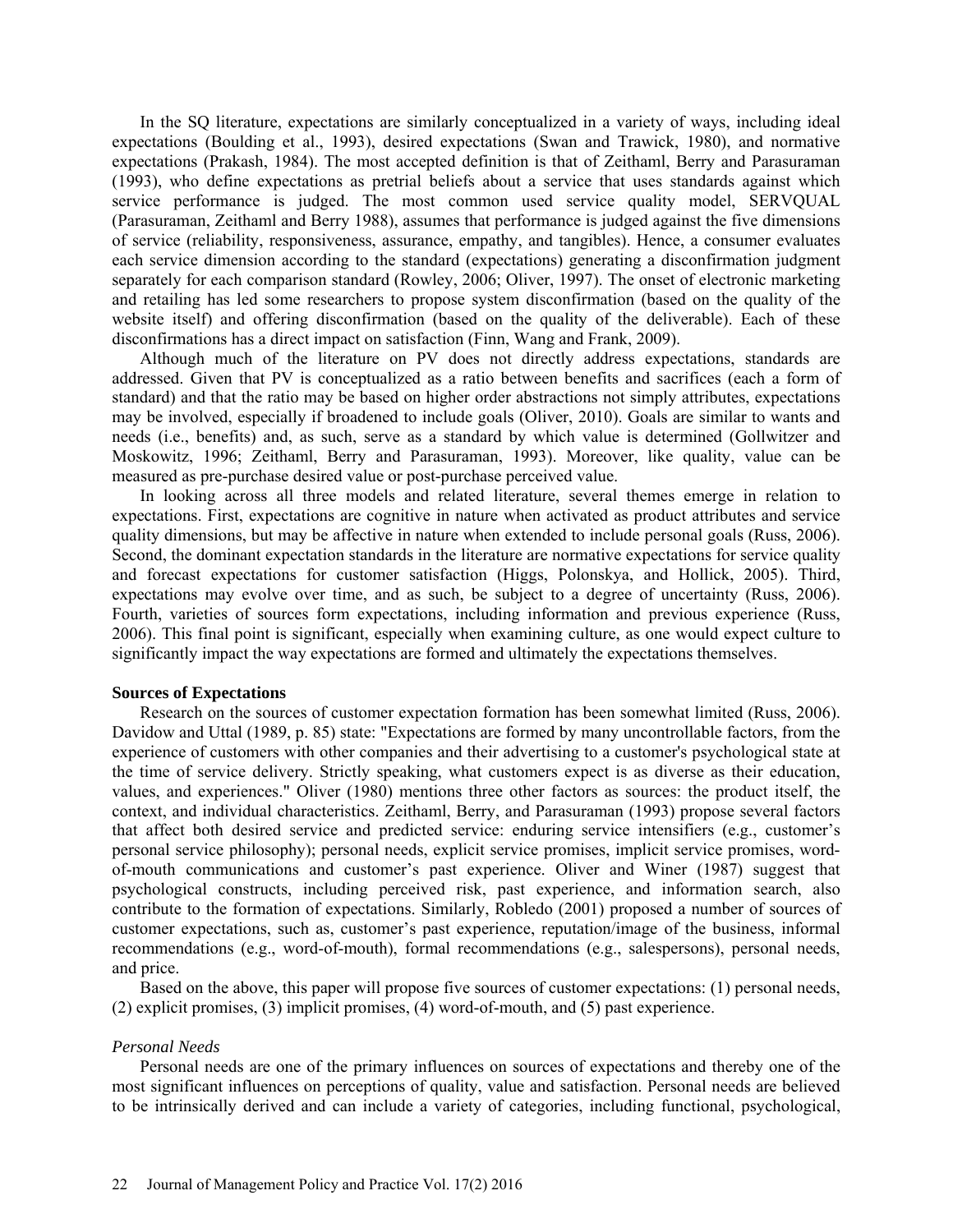physical and social (Zeithaml, Bitner and Gremler, 2013; Gollwitzer and Moskowitz, 1996). Kitayama et al. (2000, p. 120) posits that personal needs are the result of "a culture-specific package of subjective contents, behavioral and interpersonal antecedents and consequences, and many physiological concomitants." As such, personal needs tend to act as motivating forces on the individual (Gollwitzer and Moskowitz, 1996) and are often believed to be less susceptible to outside influences, such as marketing communications (Zeithaml, Bitner and Gremler, 2013). It is important to differentiate values/needs from value. As discussed earlier, value is an evaluative perception about a specific product or service experience, whereas values are goals and beliefs about what is good and acceptable are generally not specific to a product or service experience.

#### *Explicit Promises*

Explicit promises include personal and non-personal statements about a product or service made to customers by the marketing organization. These promises take many different forms, including advertising, personal selling, contracts, and communication from service or repair departments (Zeithaml, Berry and Parasuraman 1993). Though much of the early expectations research was conducted prior to the Internet and online retailing, many aspects of online marketing also qualify as explicit promises. For example, the service quality concept of Information Quality (IQ) represents representational and nonrepresentational data and articles revealed on a marketer's website (Ghasemaghaei and Hassanein, 2015). The literature is somewhat limited on the nature of the effects of explicit promises. Deighton (1984) suggests that advertising affects the way a consumer interprets objective and ambiguous evidence about quality. Zeithaml, Berry and Parasuraman (1993) propose that the higher the level of explicit service promises, the higher will be the levels of desired service and predicted service. Hofstede (1991) posits that low-context communication is more important in individualist countries than in collectivist countries. Low-context communication is similar to explicit promises in that what is said is more important than how it is said.

#### *Implicit Promises*

Implicit promises include external cues other than explicit promises. Such cues lead to inferences about what the product/service should and will be like (Zeithaml, Berry, and Parasuraman 1993). These cues often represent the things taken for granted by consumers, including price, the appearance of salespeople, business interiors, and warranties. Zeithaml (1988) presents research that reveals that customers often use price and tangibles as surrogates for quality. Focus group participants regularly emphasize the importance of implicit promises, especially price, in shaping their expectations (Zeithaml, Barry, and Parasuraman 1993). Shao, Baker and Wagner (2004) found that appropriate (vs. inappropriate) dress by contact employees in banks resulted in higher service quality expectations. In terms of emarketing, the design and appearance of a website (features, appearance, one-click checkouts, etc.) would represent an implicit promise (similar to the atmospherics of a retail establishment) rather than explicit promises (Koufaris 2002).

# *Word-of-Mouth*

Word-of-mouth communication is viewed as an important source of expectations because it is often considered as unbiased and is commonly used for products and services that are difficult to evaluate before purchase and consumption. Most of the word-of-mouth research has focused on the consequences of (consumer or customer satisfaction) CS. However, the findings should also be applicable as antecedents to the formation of expectations.

#### *Past Experience*

Past experience refers to the customer's previous exposure to a product or service. This has been shown to shape both customer predictions and desires (Zeithaml, Berry, and Parasuraman 1993). Cadotte, Woodruff, and Jenkins (1987) provide evidence that the use of different experience-based norms leads to CS. These norms include things such as experience with the focal brand, typical performance of a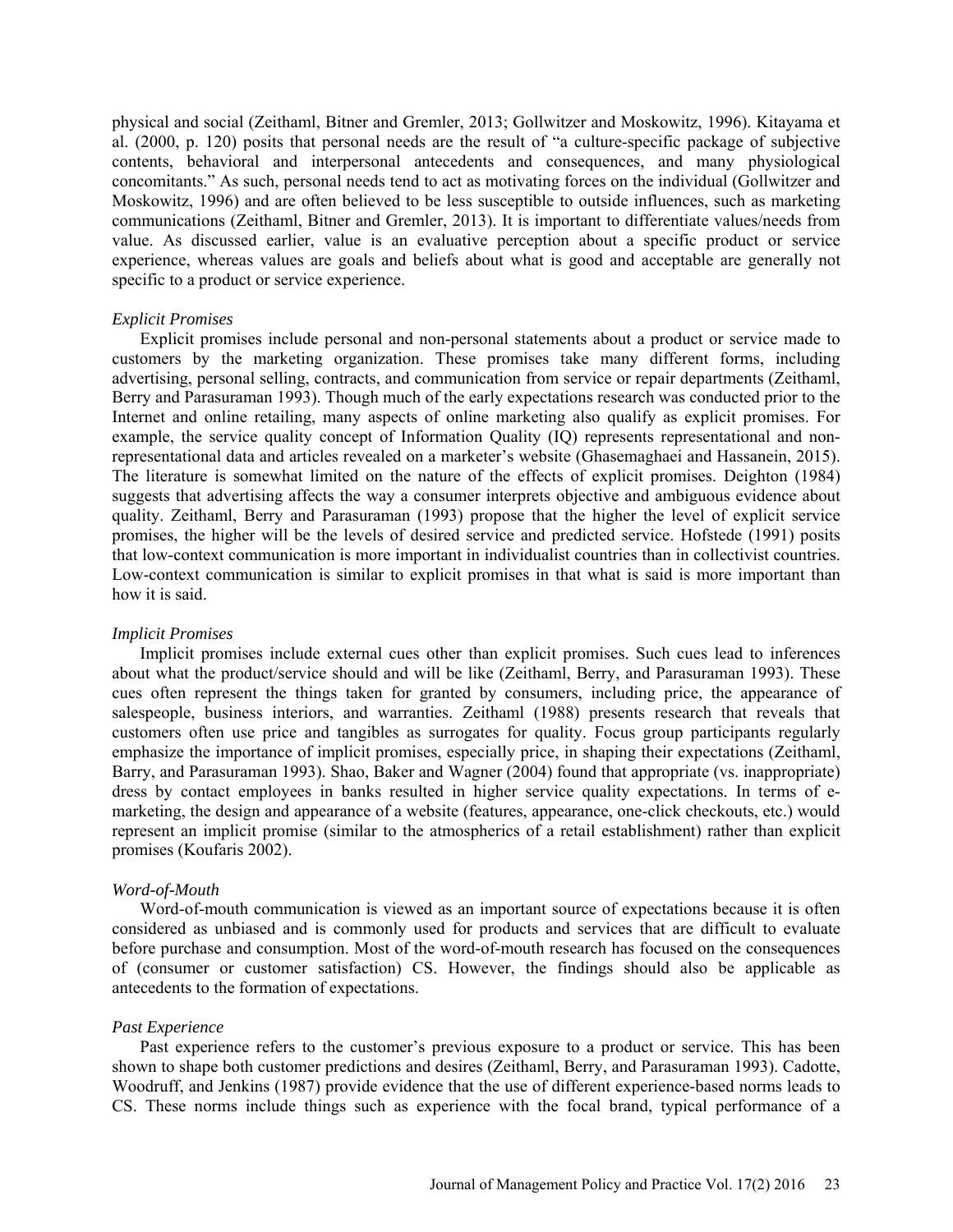particular brand, or average performance the customer believes represents a group of similar brands. Past experience is usually based upon a consumer's past experience with the focal product or service. However, in cases where such memory is less accessible, consumers may focus on favorite brands, topselling brands, or average performance by similar brands..

### **Culture**

Culture is believed to be one of the most significant influences on consumer behavior. Culture influences many consumer behavior characteristics, including consumer values, innovativeness, expectations and outcomes such as perceived value and intentions (Lia, Laia, Harrilla, Kline and Wangc, 2011; Briley and Aaker, 2006; Overby, Gardial, and Woodruff, 2004; de Mooij, 2003; Reisinger and Turner, 2003; Turner, Reisinger and McQuilken, 2001; Steenkamp, Ter Hofstede, and Wedel 1999; Triandis, 1989; Bordieu, 1977). Research has shown consumer perception is especially sensitive to cultural differences (Bock 1994; Kim, Park, and Park 2000), since culture acts as a perceptual lens to shape and color both internal and external information (Overby, Gardial and Woodruff, 2004; McCracken 1986; Segal, Campbell, and Herskovits 1966; Veroff and Goldberger 1995). This is especially important in the domain of consumer judgments, such as satisfaction, value and quality, given that these constructs are based upon consumer perceptions. Essentially, culture acts as a metaphorical lens through which consumers perceive certain sources of information and ignore others (Overby, Woodruff and Gardial, 2005; McCracken, 1986).

Given the significance of customer satisfaction, perceived value, and service quality, research on how these constructs and their interrelationships differ across cultures is important in designing effective international marketing strategies (Björn, Abulaiti, Torrico and Enkawa, 2013). For example, Smith and Reynolds (2009) found differences in the relationship between antecedents (i.e. quality, satisfaction, affect/emotion) and loyalty across the three cultural groups (East African, West African and Chinese). Laroche et al. (2004) reported that Japanese dental office customers were more conservative in their ratings of superior service as compared to American and Canadian customers. Other research has found that the influence of e-service quality on intentions was greater for Argentinian consumers than for Spanish consumers (Björn et al., 2013), dimensions leading to perceived service quality differed between Anglo-Saxon tourists and Asian tourists (Tsaur et al., 2005), and in a study of European countries Pantouvakis (2013) found that culture moderates the link between satisfaction and loyalty.

Despite these findings, research on the influence of culture on expectations is quite limited (Kopalle, Lehmann and Farley, 2010). In one of the only known studies Kopalle, Lehmann and Farley (2010) found that a belief in karma, operating through the cultural dimension of long-term orientation, moderated the effect of disconfirmation sensitivity on expectations. However, a significant limitation of the study was that was conducted in only one national context, India. In another study, Kanousi (2005) showed that culture may impact service recovery expectations, specifically individualism, masculinity, and long-term orientation (i.e., three of the five Hofstede cultural dimensions) were related to service recovery expectations. However, the study concerned expectation recovery rather than formation of expectations. Hence, more research is needed on how culture influences the formation and sources of expectations, especially since marketers actually have the ability and mechanisms in place to manage expectations (e.g., advertising, communication, etc.).

One of the most common approaches to understanding and operationalizing culture has been the use of empirically derived dimensions that apply to all cultures (e.g., Hall, 1977; Hampden-Turner  $\&$ Trompenaars, 1993; Hofstede, 1980; Kluckhohn & Strodtbeck, 1961). This approach has been especially prevalent in the marketing literature (e.g., Clark, 1990; Nakata and Sivakumar, 1996; Birgelen et al., 2002). Based upon the research of Hall (1977), Hampden-Turner and Trompenaars (1993), Hofstede (1980), and Kluckhohn and Strodtbeck (1961), this work will utilize the following cultural: 1) individualism/collectivism; 2) power distance; 3) uncertainty avoidance; 4) femininity/ masculinity; and 5) implicit/explicit communication.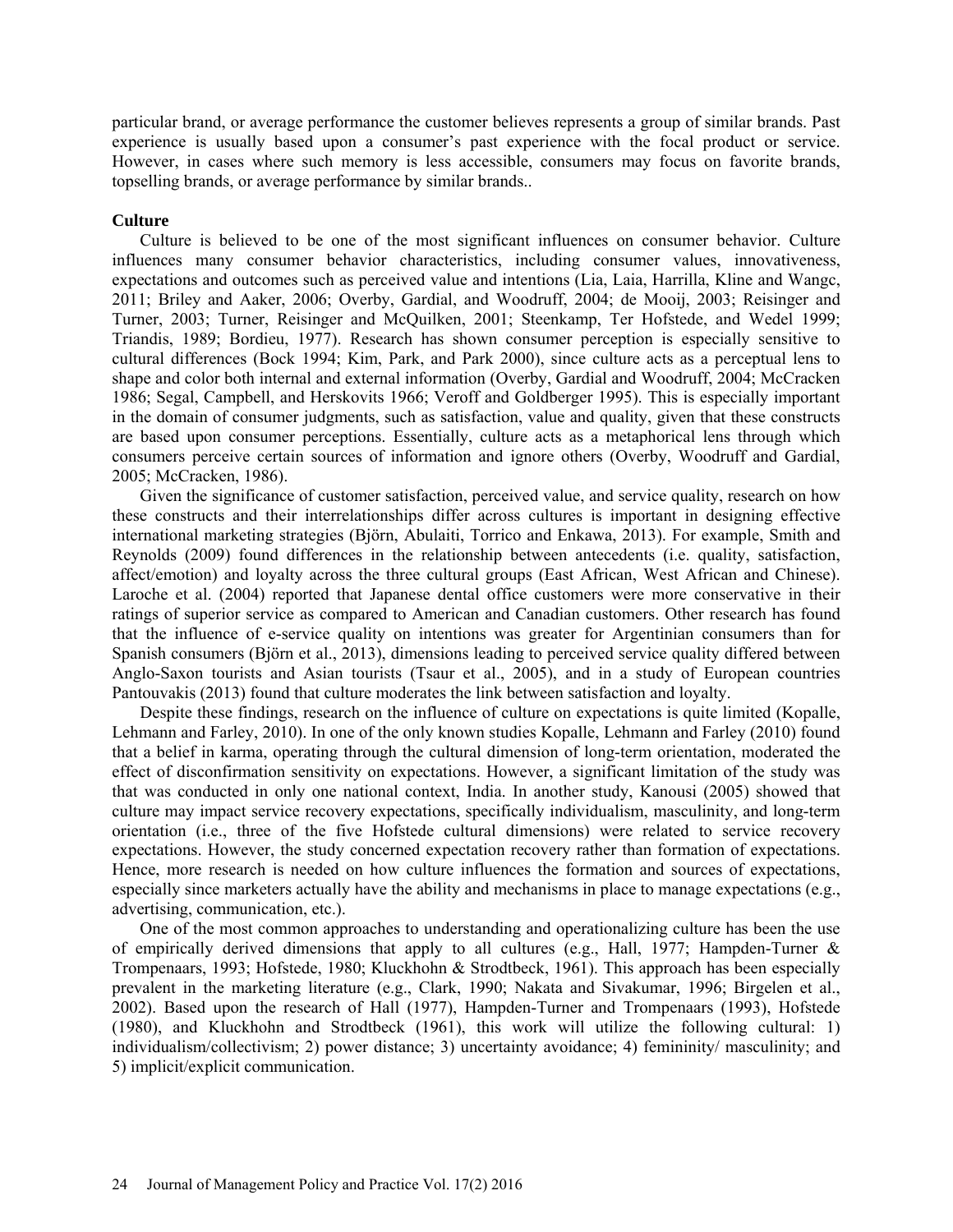#### *Individualism/Collectivism (IC)*

Individualist cultures (e.g., United States, Canada, Northern Europe, Australia, New Zealand) tend to place their own personal goals and needs above the goals and needs of the group (Hofstede, 1980). Collectivist cultures (e.g., much of Asia, Mediterranean Europe, the Middle East and Latin America) tend to recognize the self as being part of a great whole and often subordinate personal goals and needs to the goals and needs of their in-group (Hofstede, 1980). Previous research in international marketing indicates that individualism vs collectivism is an important element in cross-national marketing strategies. For example, Donthu and Yoo (1998) found that customers from individualistic societies aim to focus on their own goals and have little empathy for others, subsequently have little tolerance for poor service and have high quality expectations.

#### *Power Distance (PD)*

This dimension concerns the extent to which members of a society expect and accept unequal distribution of power. In the area of marketing communication, it concerns dependence versus independence and affects what information is communicated, how it is communicated, and to whom it is communicated (Hampden-Turner & Trompenaars, 1993; Hofstede, 1980). High PD cultures (e.g., Malaysia, Panama, Mexico) are more hierarchical in nature with centralization of power, and communication is more controlled and often used to restrict social cohesion (Hofstede, 1980). Low PD cultures (e.g., Austria, Denmark, Israel, New Zealand) tend to be more equality oriented with flatter hierarchies, people challenging the status quo, and consumers are more likely to seed advice and consultation when making decisions (Hofstede, 1980).

# *Uncertainty Avoidance (UA)*

UA relates to the degree to which a culture tolerates risk and ambiguity (Hofstede, 1980). In cultures high in UA (e.g., Greece, Guatemala, Japan), people tend to desire stability, structured rules and norms, and are less likely to take risks. In cultures low in UA (e.g., Singapore, Denmark, United Kingdom), people tend to be more comfortable with ambiguity, are often more entrepreneurial, and are more willing to accept and take risks (Hofstede, 1980).

#### *Femininity/Masculinity (FM)*

FM is related to competitiveness and consensus building in a society (Hofstede, 1980). In cultures high in femininity (e.g., Sweden, Norway, Netherlands), individuals tend to emphasize interpersonal cooperation, modesty, nurturing relationships, and quality life. In cultures high in masculinity (e.g., Japan, Italy, Venezuela), individuals tend to be concerned with achievement, assertiveness, competition.

#### *High Context/Low Context (CT)*

Finally, CT relates to how cultures communicate and process information (Hall, 1977; Hampden-Turner & Trompenaars, 1993). Individuals in high context (e.g., much of Asia and Middle East) tend to be more implicit, communicating with inexact and indirect communication, are often influenced by relationships, and are more likely to make decisions based upon intuition rather than facts and figures (Hall, 1977; Hampden-Turner & Trompenaars, 1993). Individuals in low-context cultures (e.g., United States, United States, Canada, Northern Europe, Australia, New Zealand) tend to be more explicit in nature, communicating clearly, logically, and persuasively, analyze specific points, and make decisions based upon facts and figures, tearing apart an issue to understand it (Hall, 1977; Hampden-Turner & Trompenaars, 1993).

#### **PROPOSITIONS**

Consistent with the perceptual lens conceptualization of culture, we propose that cultural dimensions will influence the relative importance of different types of expectations upon consumer judgments, such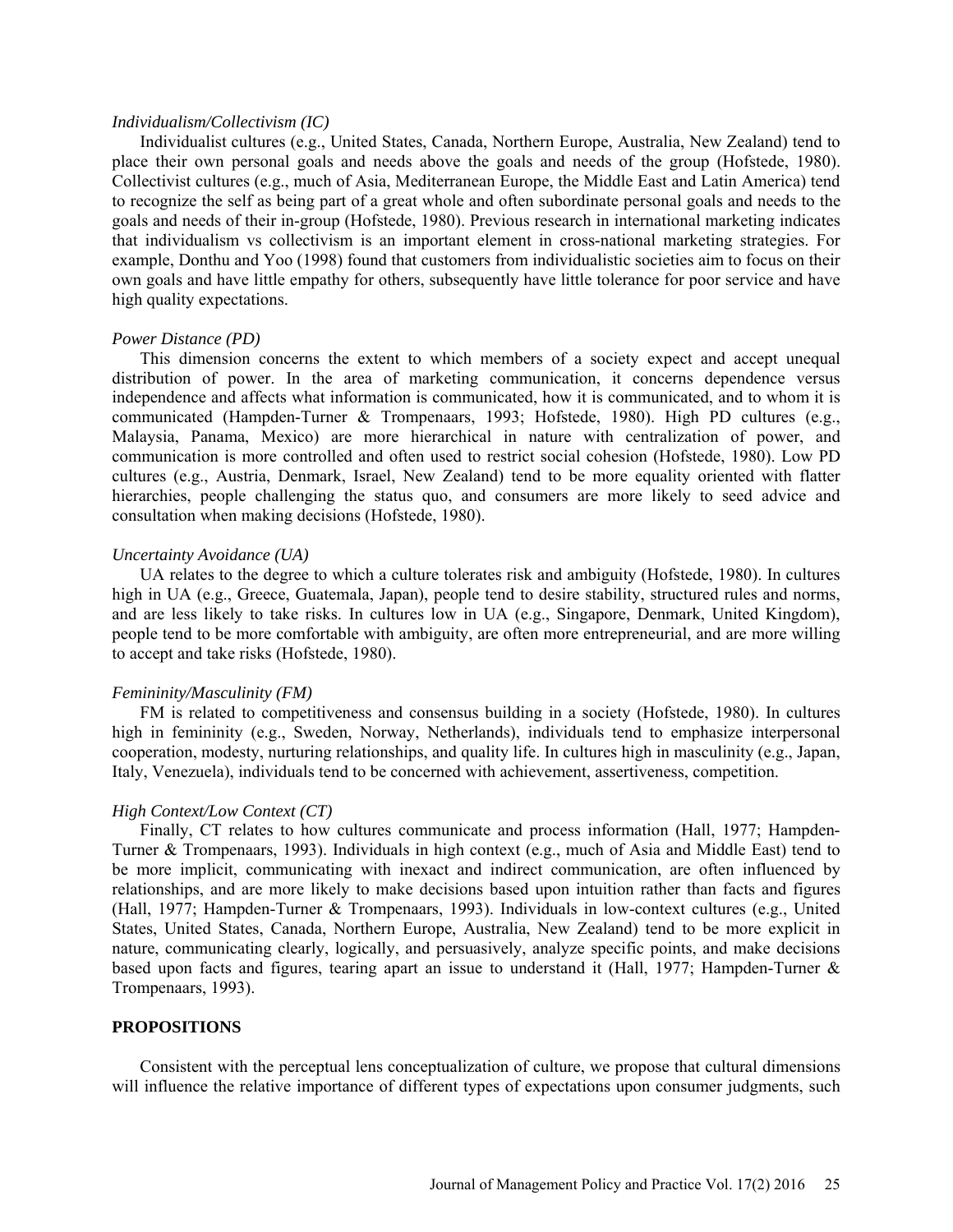as service quality, perceived value, and customer satisfaction. We offer propositions in relation to each source of expectations (summarized in Table 1).

#### **Personal Needs**

Because personal needs have been equated to personal values, motives, goals, and standards on which evaluations are made, we propose personal needs to act like a form of expectation upon judgments of service quality, value, and satisfaction. Moreover, we propose that personal needs will reflect both idiosyncratic personal values and also the values and norms from which the consumer was enculturated. In fact, culture has been shown to exhibit its greatest influence upon perception, information processing, and the intensity of wants and needs (Hofstede, 1980; Bock, 1994; Kim, Park, and Park, 2000). Roth (1995, pp. 164-5) reiterates this argument, stating, "the many aspects of a culture affect differently the needs consumers satisfy through the acquisition and use of goods and services." In the marketing literature, for example, Sirgy (1986) found that members of less economically developed societies were more preoccupied with satisfying lower-order needs and members of economically developed societies were more preoccupied with satisfying higher-order needs. Given this discussion, the following propositions are offered:

- *P1: Personal needs directly impact influence perceived value judgment through influencing the benefit-sacrifice equation.*
- *P2: Personal needs indirectly influence service quality and customer satisfaction through disconfirmation.*
- *P3: Lower-order needs are likely to be more important for less economically-developed cultures than more economically-developed cultures.*
- *P4: Higher-order needs are likely to be more important for more economically-developed cultures than less economically-developed cultures.*

#### **Explicit Promises**

Hofstede (1991) posits that low-context communication is more important in individualist countries than in collectivist countries. Low-context communication is similar to explicit promises in that what is said is more important than how it is said. Thus, one would expect explicit promises to have a stronger influence on expectations in individualistic cultures than in collectivistic cultures. Conversely, cultures favoring high-context communication tend to be more collectivistic, and because message transfer is often more nuanced and implicit in high-context communication, one would expect implicit promises to have a stronger influence on expectations in collectivistic cultures than in individualistic cultures. Similarly, a number of researchers have found tangible and more cognitive cues (such as explicit promises) to be more influential on the formation of service quality and satisfaction in individualistic cultures than in collectivistic cultures. Conversely, collectivistic cultures tend to emphasize affective and relationshiporiented measures as predictors of quality and satisfaction (Okazaki and Alonso Rivas, 2002; García Sanchís and Gil Saura, 2005; Smith and Reynolds, 2009).

In terms of masculinity/femininity, research shows that masculinity oriented cultures place more emphasis on material success, task performance and functional attributes of products and services, whereas femininity oriented cultures emphasize relationships and affective cues (Furrer et al., 2000; De Mooij and Hofstede, 2002; San Martín and Jiménez, 2011). Given this, one would expect explicit promises to have a stronger influence on expectations in masculinity oriented cultures and implicit promises to have a stronger influence on expectations in femininity oriented cultures.

In higher uncertainty avoidance cultures, consumers are expected to engage in greater information search in order to reduce said uncertainty. Information provided by the marketer may help to facilitate this process by selectively determining the amount of content shared – a concept also known as bolstering (Ha and Hoch, 1989; Janis and Mann, 1977). Ultimately, bolstering helps the consumer to cope with the perceived risk of a consumption transaction and create more accurate expectations (Russ, 2006). Thus one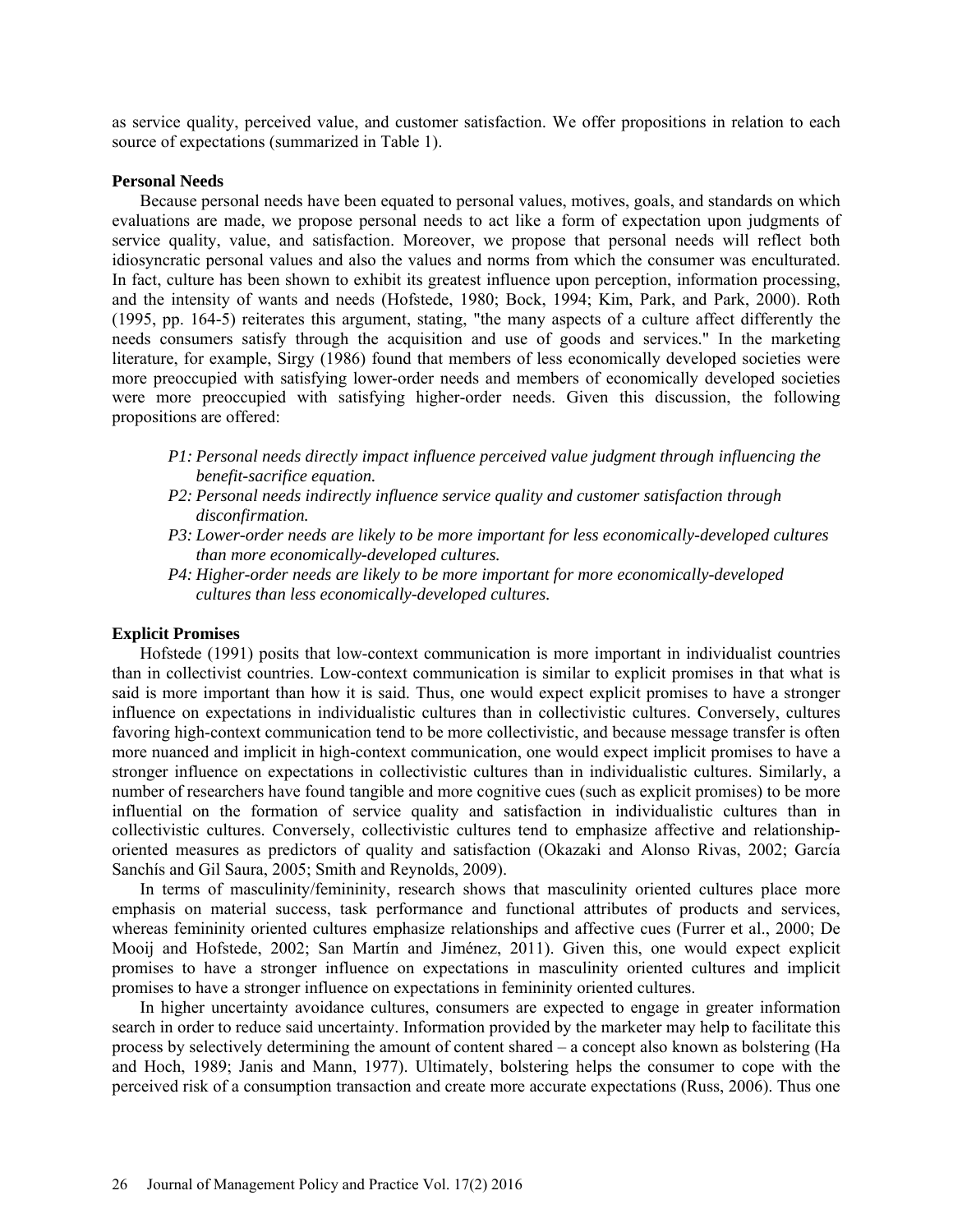would expect both a greater reliance upon explicit promises in expectation formation in higher uncertainty avoidance cultures.

Consumers in cultures high in power distance are expected to employ external promises in expectation formation more than consumers in cultures low in power distance, especially when the promises come from advertising and knowledgeable expert salespersons (Pornpitakpan and Francis, 2001). This is because individual in high power distances cultures tend to respond in socially desirable way to those in high positions of power and status (Simon, 2001) and status-based advertising (Alden, Hoyer, and Lee, 1993). Citing Hofstede, Hofstede and Minkov (2010), Samaha, Beck and Palmatier (2014) confirm that individuals in high power distance cultures rely on expert opinions in decision making settings.

- *P5: Explicit promises have a stronger influence on expectations in individualistic cultures than in collectivistic cultures.*
- *P6: Explicit promises have a stronger influence on expectations in low-context cultures than in high-context cultures.*
- *P7: Explicit promises have a stronger influence on expectations in high uncertainty avoidance cultures than in low uncertainty avoidance cultures.*
- *P8: Explicit promises have a stronger influence on expectations in masculine cultures than in feminine cultures.*
- *P9: Explicit promises have a stronger influence on expectations in high power distance cultures than in low power distance cultures.*

# **Implicit Promises**

Though not referring to any specific cultural dimensions, Torres, Fu and Lehtob (2014) found that nationality differentiated which service cues were likely to delight hotel guests. Hofstede (1991) asserts that high-context communication is more important in collectivist countries. High-context communication is similar to implicit promises in that the way something is communicated is more important than what is communicated. Relatedly, because brand image (i.e., implicit promise) is often tied to public opinion and conspicuous consumption (Johnson, Gustafsson, Andreassen, Lervik, & Cha, 2001; Abulaiti et al., 2010; Fischer et al., 2010), one would expect implicit promises to influence expectations in collectivist cultures rather than in individualist cultures.

Cyr (2008) found that culture impacted the importance of online information quality (IQ) evaluations and the relation between IQ and user satisfaction. IQ includes attributes, such as information accuracy, timeliness, usefulness, completeness, relevance, and security (Xu, Benbasat, Cenfetelli, 2013). Cyr (2008) also found that uncertainty avoidance actually explained why IQ was more important to Chinese respondents than Canadian respondents. Due to higher uncertainty avoidance, Chinese consumers placed more importance on IQ as way of reducing risk when shopping online (Cyr, 2008). Similarly, Synodinos (2001) found that consumers high in uncertainty avoidance were willing to pay higher prices (implicit promises) in order to avoid the risk of failure, and Crotts and Erdmann (2008) found the tourists from masculine cultures were more negatively affected by high prices (implicit promises). Thus, one would also expect uncertainty avoidance to relate to expectations such as price. Given these findings, one would expect consumers high in uncertainty avoidance cultures to place more importance on implicit promises than consumers from low uncertainty avoidance cultures.

In a study of service recovery expectations, Kanousi (2005) found masculinity to be linked to higher expectations about tangibles (implicit promises). Thus, one would expect implicit promises to influence expectations in masculine cultures more than in feminine cultures. Similarly, since many implicit promises relate to status (e.g., brand image, price) and, as expressed earlier, individuals in high power distance cultures tend to respond to status in socially desirable ways (Simon, 2001; Samaha, Beck and Palmatier, 2014), one would expect implicit promises to have a stronger influence on expectations in high power distance cultures than in low power distance cultures.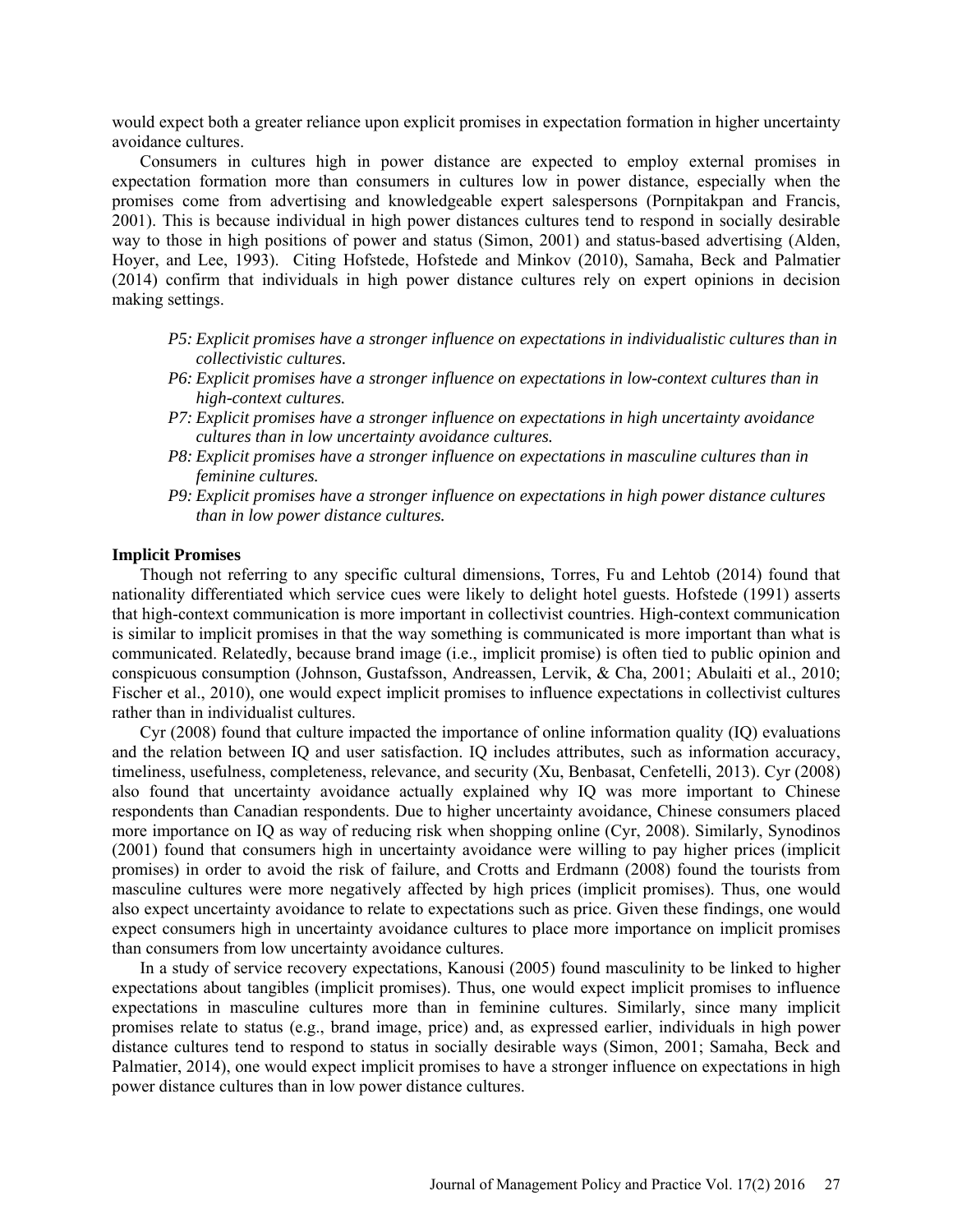- *P10:Implicit promises have a stronger influence on expectations in collectivistic cultures than in individualistic cultures.*
- *P11:Implicit promises have a stronger influence on expectations in high-context cultures than in low-context cultures.*
- *P12:Implicit promises have a stronger influence on expectations in high uncertainty avoidance cultures than in low uncertainty avoidance cultures.*
- *P13:Implicit promises have a stronger influence on expectations in feminine cultures than in masculine cultures.*
- *P14:Implicit promises have a stronger influence on expectations in high power distance cultures than in low power distance cultures.*

#### **Word-of-Mouth**

Word-of-mouth is tied closely to social connections. For example, Richins (1987) found that strong social ties increase the likelihood of negative word-of-mouth. Similarly, information on innovations diffuse relatively rapidly in collectivist countries due to strong network ties and the rapid communication that occurs Takada and Jain, 1991). These observations have led Watkins and Liu (1996) to hypothesize that the greater the degree of collectivism in a culture, the stronger will be the social ties among consumers in that culture. Given these findings, one would expect word-of-mouth communication to influence expectations more in collectivist cultures than in individualist cultures.

Word-of-mouth communication does not always imply advice and recommendations from friends, family members and colleagues. Consumers also search the Internet for external information, such as reviews and chatrooms, because they view these as more credible, unbiased, and emphatic than marketersponsored website information (Dwyer 2007; Brown, Broderick and Lee 2007; Dellarocas, Zhang and Awad 2007; Sen and Lerman 2007; Bickert and Schindler, 2001). Therefore, we can expect that consumers from high uncertainty avoidance cultures are more likely to rely on word-of-mouth as a source of expectation formation.

High power distance cultures generally favor status enhancing relationships and communication (Hennig-Thurau et al., 2004). This desire for status is likely to lead consumers to convey product and service-related message (i.e., word-of-mouth) in order to enhance his/her status. Similarly, receiving consumers are more likely to value word-of-mouth from important others. These reciprocal relationships enhance status and the ability to secure relational resources (Samaha, Beck and Palmatier, 2014; Huberman, Loch, and Önçüler, 2004). Additional support for these assertions can be found in the research of Lam, Lee, and Mizerski (2009), who found high power distance to have a positive effect on in-group word-of-mouth. Given these findings, one would expect word-of-mouth to have a stronger influence on expectations in high power distance cultures than in low power distance cultures.

Because word-of-mouth involves both close relationships and opinion leaders, it is likely that both feminine and masculine cultures will use it to form expectations. For example, Van Everdingen and Waarts (2003) found a positive relationship between in-group word-of-mouth and masculinity. In such cases, one can expect that if the opinion leader were sharing information, the status-seeking consumer high in masculinity would use that information to form expectations. However, it is likely that cultures high in femininity would value word-of-mouth as well, especially given that such cultures are characterized by strong relationship orientations (Hofstede, 2001). Therefore, we propose no significant different between masculine and feminine cultures in the formation of expectations.

- *P15:Word-of-mouth communication has a stronger influence on expectations in collectivist cultures than in individualist cultures.*
- *P16:Word-of-mouth communication has a stronger influence on expectations in high uncertainty avoidance cultures than in low uncertainty avoidance cultures.*
- *P17:Word-of-mouth communication has a stronger influence on expectations in high power distance cultures than in low power distance cultures.*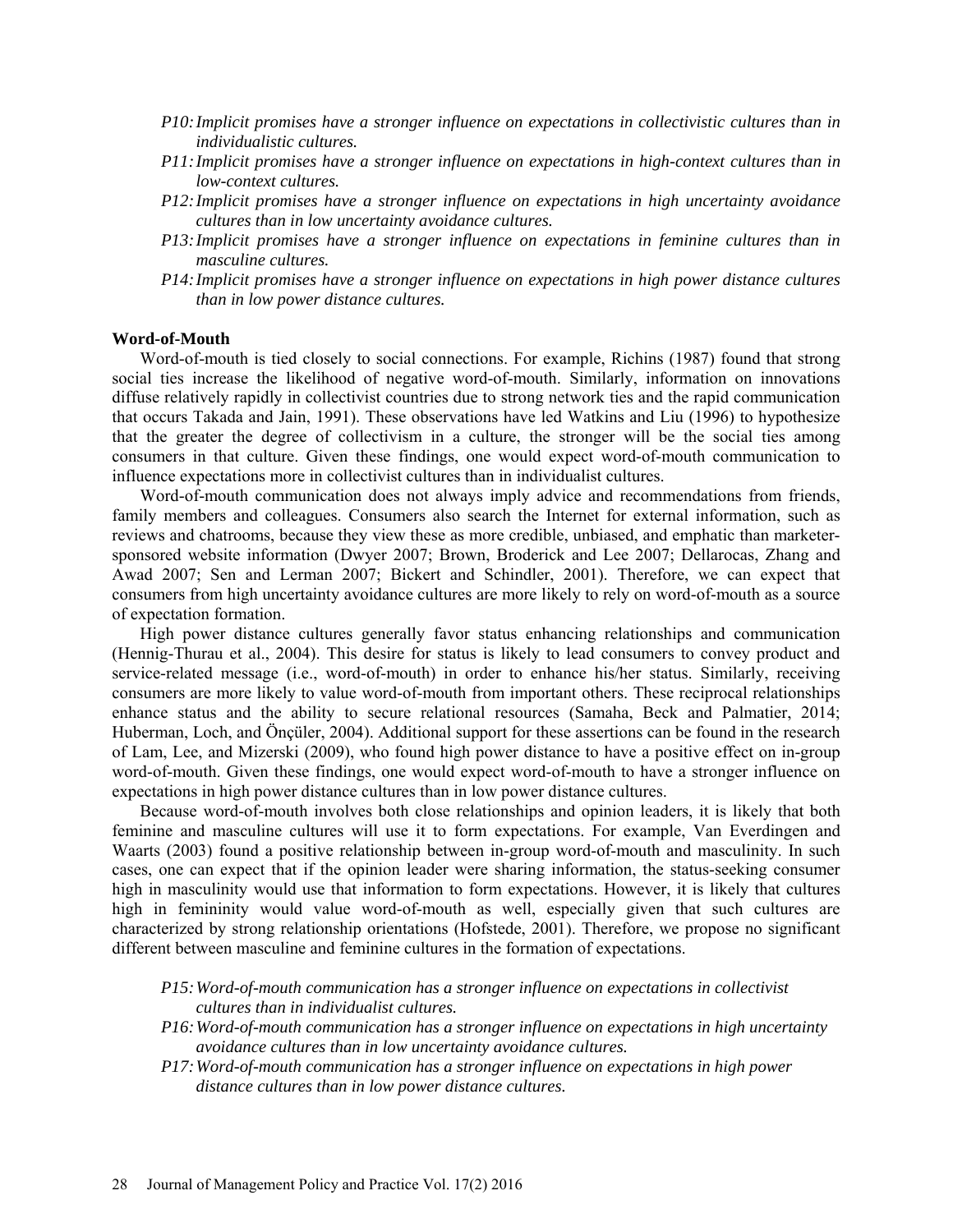# *P17:Word-of-mouth communication will equally influence expectations in feminine and masculine cultures.*

#### **Past Experience**

Script theory is helpful for explaining the use of past experience. Consumers often internalize scripts in their memory from previous experience (Martin, Harrod, and Siehl 1980; Nelson 1981). The lower the uncertainty avoidance, the more likely consumers will engage in minimal cognitive problem solving, and an existing script is one way of doing so (Einhorn and Hogarth, 1985). Thus, one would expect consumers from low uncertainty avoidance cultures are more likely to rely on past experience than consumers from high uncertainty avoidance cultures.

*P18:Past experience has a stronger influence on expectations in low uncertainty avoidance cultures than in high uncertainty avoidance cultures.*

|                           | <b>Explicit Promises</b> | <b>Implicit Promises</b> | <b>Word-of-Mouth</b> | <b>Past Experience</b> |
|---------------------------|--------------------------|--------------------------|----------------------|------------------------|
| <b>Ind/Collectivist</b>   | Individualist $>$        | Collectivist             | Collectivist         | N/A                    |
|                           | Collectivist             | Individualist            | Individualist        |                        |
| <b>Feminine/Masculine</b> | Masculine >              | Feminine >               | $Feminine =$         | N/A                    |
|                           | Feminine                 | Masculine                | Masculine            |                        |
| <b>Power Distance</b>     | High $PD$ >              | High $PD > Low$          | High $PD > Low$      | N/A                    |
|                           | Low PD                   | PD.                      | PD.                  |                        |
| <b>Uncertainty</b>        | High $UA >$              | High $UA >$              | High $UA >$          | Low $UA >$             |
| <b>Avoidance</b>          | Low UA                   | Low UA                   | Low UA               | High UA                |
| <b>High/Low Context</b>   | $Low-Context>$           | $High-Context>$          | N/A                  | N/A                    |
|                           | High-Context             | Low-Context              |                      |                        |

# **TABLE 1 SUMMARY OF PROPOSITIONS**

# **DISCUSSION, LIMITATIONS, CONTRIBUTIONS AND FUTURE RESEARCH**

Once tested, this research will contribute to international marketing practices as well as a broader understanding of cultural values. First, the research will help to answer how cultural values determine expectations and satisfaction. Knowing how certain cultural differences moderate expectations and satisfaction could help strategists to develop more tailored approaches if necessary. Second, this research will open the door to additional research into the formation of expectations and other components within the CS model. Very few researchers have proposed and tested theories dealing with the impact of culture upon CS and its related components. Once tested, this theory could make a significant contribution to the cross-cultural examination of CS.

A primary limitation of this paper is that it is purely conceptual. The stated propositions have yet to be tested. A second possible limitation involves the assumption that the general disconfirmation-ofexpectations model holds across cultures. Practitioners and academicians in Europe and North America have utilized CS studies for some time. However, in other parts of the world, studies of CS have only recently been recognized for their value to the organization. Although the concept of CS may now be recognized worldwide, there is very little empirical support for the disconfirmation-of-expectations model worldwide. Places where the model have been tested include China (Yau 1994) and Korea (Suh, Kim, and Lee 1994). Finally, a potential limiting factor for this work could be data availability. Comprehensive data on both the cultural dimensions as well as CS across a broad range of cultures/countries may be difficult to collect, potentially limiting the generalizability of the study.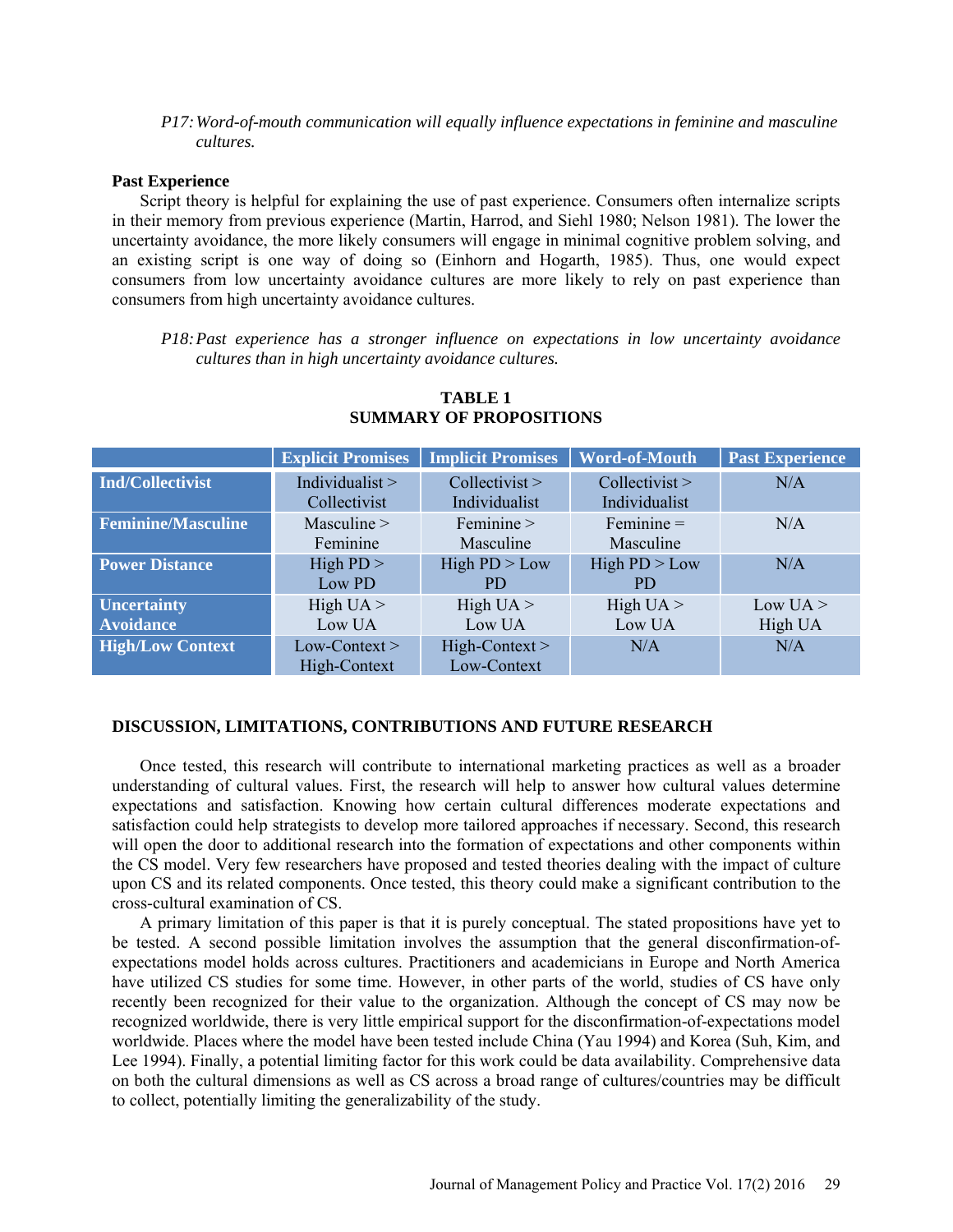# **REFERENCES**

- [Argyro, Kanousi.](http://www.emeraldinsight.com/action/doSearch?ContribStored=Kanousi%2C+A) (2005). An empirical investigation of the role of culture on service recovery expectations. Managing Service Quality: An International Journal, 15 (1): 57-69.
- Björn, Frank, Gulimire Abulaiti, Boris Herbas Torrico, and Takao Enkawa. (2013). How do Asia's two most important consumer markets differ? Japanese–Chinese differences in customer satisfaction and its formation. Journal of Business Research, 66 (12): 2397–2405.
- Cadotte, Ernest R., Robert B. Woodruff and Roger L. Jenkins. 1987. "Expectations and Norms in Models of Consumer Satisfaction." *Journal of Marketing Research* 24 (August): 305-314.
- Cronin, J. Joseph, Brady, Michael K., and Hult, G. Tomas. (2000). Assessing the effects of quality, value, and customer satisfaction on consumer behavioral intentions in service environments. Journal of Retailing, 76 (2): 193-218.
- Cyr, D. (2008). Modeling Website Design across Cultures: Relationships to Trust, Satisfaction and Eloyalty. Journal of Management Information Systems, 24 (4):47-72.
- Deighton, John. 1984. "The Interaction of Advertising and Evidence." *Journal of Consumer Research* 11 (December): 763-770.
- Dissertation. Louisiana State University.
- Gaschler, R., Schwager, S. Umbacha, V.J., Frenscha, P.A., and Schubert, T. (2014). Expectation mismatch: Differences between self-generated and cue-induced expectations. Neuroscience and Biobehavioral Reviews, 46: 139–157.
- Ghasemaghaei, Maryam and Hassanein, Khaled. (In Press). Online Information Quality and Consumer Satisfaction: The Moderating Roles of Contextual Factors - A Meta-Analysis. Information & Management. Available online July 10, 2015.
- Gracia, Daniel Belanch, Luis V. Casaló Ariño, and Miguel Guinalíu Blasco. (In press). The effect of culture in forming e-loyalty intentions: A cross-cultural analysis between Argentina and Spain. BRQ Business Research Quarterly, Available online 13 May 2015.
- Gracia, Daniel Belanch, Luis V. Casaló Ariño, and Miguel Guinalíu Blasco. (In press). The effect of culture in forming e-loyalty intentions: A cross-cultural analysis between Argentina and Spain. BRQ Business Research Quarterly, Available online 13 May 2015.
- Higgs, Bronwyn, Polonskya, Michael Jay, and Hollick, Mary. (2005). Measuring expectations: forecast vs. ideal expectations. Does it really matter? Journal of Retailing and Consumer Services 12: 49– 64.
- Hofstede, Geert. 1980. *Culture's Consequences: International Differences in Work-Related Values*. Beverly Hills, CA: Sage Publications.
- Hofstede, Geert. 1991. *Cultures and organizations*. London, ENGLAND: McGraw-Hill.
- Kopalle, Praveen K., Lehmann, Donald R. and Farley, John U. (2010). Consumer Expectations and Culture: The Effect of Belief in Karma in India. Journal of Consumer Research, 37 (2): 251-263.
- Kroeber, A. L. and C. Kluckhohn. 1952. *Culture: A critical review of concepts and definitions*. Cambridge, MA: Peabody Museum.
- Kueh, [Karen](http://www.emeraldinsight.com/action/doSearch?ContribStored=Kueh%2C+K) and Voon, [Boo Ho.](http://www.emeraldinsight.com/action/doSearch?ContribStored=Ho+Voon%2C+B) (2007). Culture and service quality expectations: Evidence from Generation Y consumers in Malaysia", Managing Service Quality: An International Journal, 17 (6): 656-680.
- Laroche, Michel and Park, Seong-Yeon. (2013). Recent Advances in Globalization, Culture and Marketing Strategy: Introduction to the special issue. Journal of Business Research, 66 (8): 955– 957.
- Markus, H. and S. Kitayama. 1991. "Culture and self: Implications for cognition, emotion and motivation." *Psychological Review* 98: 224-253.
- Niedrich, Ronald W., Kiryanova, Elena, and Black, William C. (2005). The dimensional stability of the standards used in the disconfirmation paradigm. Journal of Retailing, 81(1):49-57.
- Oliver, Richard and Wayne S. DeSarbo. 1988. "Response Determinants in Satisfaction Judgments." *Journal of Consumer Research* 14 (March): 495-507.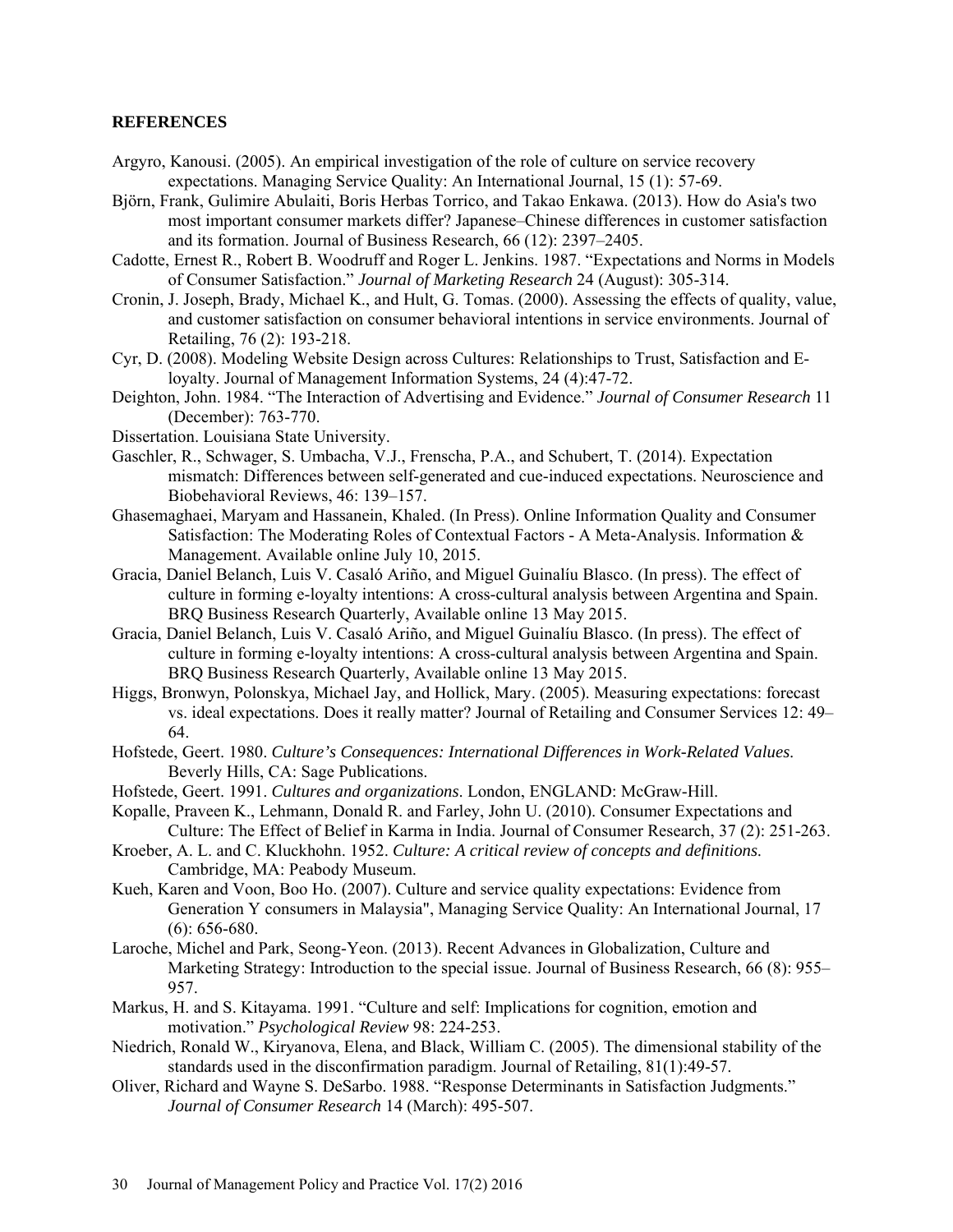- Oliver, Richard. 1980. "A Cognitive Model of the Antecedents and Consequences of Satisfaction Decisions." *Journal of Marketing Research* 17 (November): 460-469.
- Olson, Jerry C. and Philip Dover. 1979. "Disconfirmation of Consumer Expectations Through Product Trial." *Journal of Applied Psychology* 64 (April): 179-189.
- Overby, Jeffrey W., Gardial, Sarah Fisher, and Woodruff Robert B. (2004). French versus american consumers' attachment of value to a product in a common consumption context: a cross-national comparison. Journal of the Academy of Marketing Science 32 (4), 437-460.
- Overby, Jeffrey W., Woodruff Robert B., and Gardial, Sarah Fisher (2005). The influence of culture upon consumers' desired value perceptions: A research agenda. Marketing Theory 5 (2), 139-163.
- Richins, Marsha L. 1987. "A Multivariate Analysis of Responses to Dissatisfaction." *Journal of the Academy of Marketing Science* 15 (Fall): 24-31.
- Russ, Kenneth Randall. (2006). Consumer Expectation Formation in Health Care Services: A Psycho-Social Model.
- Samaha, Stephen A., Beck, Joshua T., and Palmatier, Robert W. (2014). The Role of Culture in International Relationship Marketing. Journal of Marketing, 78 (September), 78–98.
- Shao, Chris Y., Julie A. Baker and Judy Wagner. (2004). The Effects of the Appropriateness of Service-Contact-Personnel Dress on Customer Expectations of Service Quality and Purchase Intention: The Moderating Influences of Involvement and Gender. Journal of Business Research, 57 (10): 1164-1176.
- Singh, J. and S. Pandya. 1991. "Exploring the effects of consumers' dissatisfaction level on complaint behaviors." *European Journal of Marketing* 25 (9): 7-21.
- Spreng, Richard A. and Richard W. Olshavsky. 1992. "Alternative Comparison Standards in the Formation of Consumer Satisfaction/Dissatisfaction." In *Enhancing Knowledge Development in Marketing: 1992 Educators' Proceedings*. Eds. Robert P. Leone and V. Kumar. Chicago: American Marketing Association, 85-91.
- Suh, Kunsoo, Kim Sanghoon and Lee Jinjoo. 1994. "End-user's disconfirmed expectations and the success of information systems." *Information Resources Management Journal* 7 (Fall): 30-39.
- Swan, John E. and I. Frederick Trawick. 1981. "Disconfirmation of Expectation and Satisfaction with a Retail Service." *Journal of Retailing* 57 (Fall): 49-67.
- Takada, Hirokazu and Dipak Jain. 1991. "Cross-National Analysis of Diffusion of Consumer Durable Goods in Pacific Rim Countries." *Journal of Marketing* 55 (April): 48-54.
- Torres, Edwin N., Fu, Xiaoxiao, and Lehtob, Xinran. (2014). Examining key drivers of customer delight in a hotel experience: A cross-cultural perspective. International Journal of Hospitality Management, 36 (January): 255–262.
- Torres, Edwin N., Fu, Xiaoxiao, and Lehtob, Xinran. (2014). Examining key drivers of customer delight in a hotel experience: A cross-cultural perspective. International Journal of Hospitality Management, 36 (January): 255-262.
- Triandis, Harry C. 1994. *Culture and Social Behavior*. New York, NY: McGraw-Hill.
- Voldnes, Gøril, Grønhaug, Kjell, and Nilssen Frode. (2012). Satisfaction in buyer–seller relationships— Influence of cultural differences. Industrial Marketing Management. 41(7):1081–1093.
- Watkins, Harry S. and Raymond Liu. 1996. "Collectivism, Individualism and In-group Membership: Implications for Consumer Complaining Behaviors in Multicultural Contexts." *Journal of International Consumer Marketing* 8 (¾): 69-96.
- Woodruff, Robert B., Ernest R. Cadotte and Roger L. Jenkins. 1983. "Modeling Consumer Satisfaction Processes Using Experience-Based Norms." *Journal of Marketing Research* 20 (August): 296- 304.
- Xiang (Robert) Lia, Chengting Laia, Rich Harrilla, Sheryl Kline, and Liangyan Wangc. (2011). When east meets west: An exploratory study on Chinese outbound tourists' travel expectations, Tourism Management. 32(4):741-749.